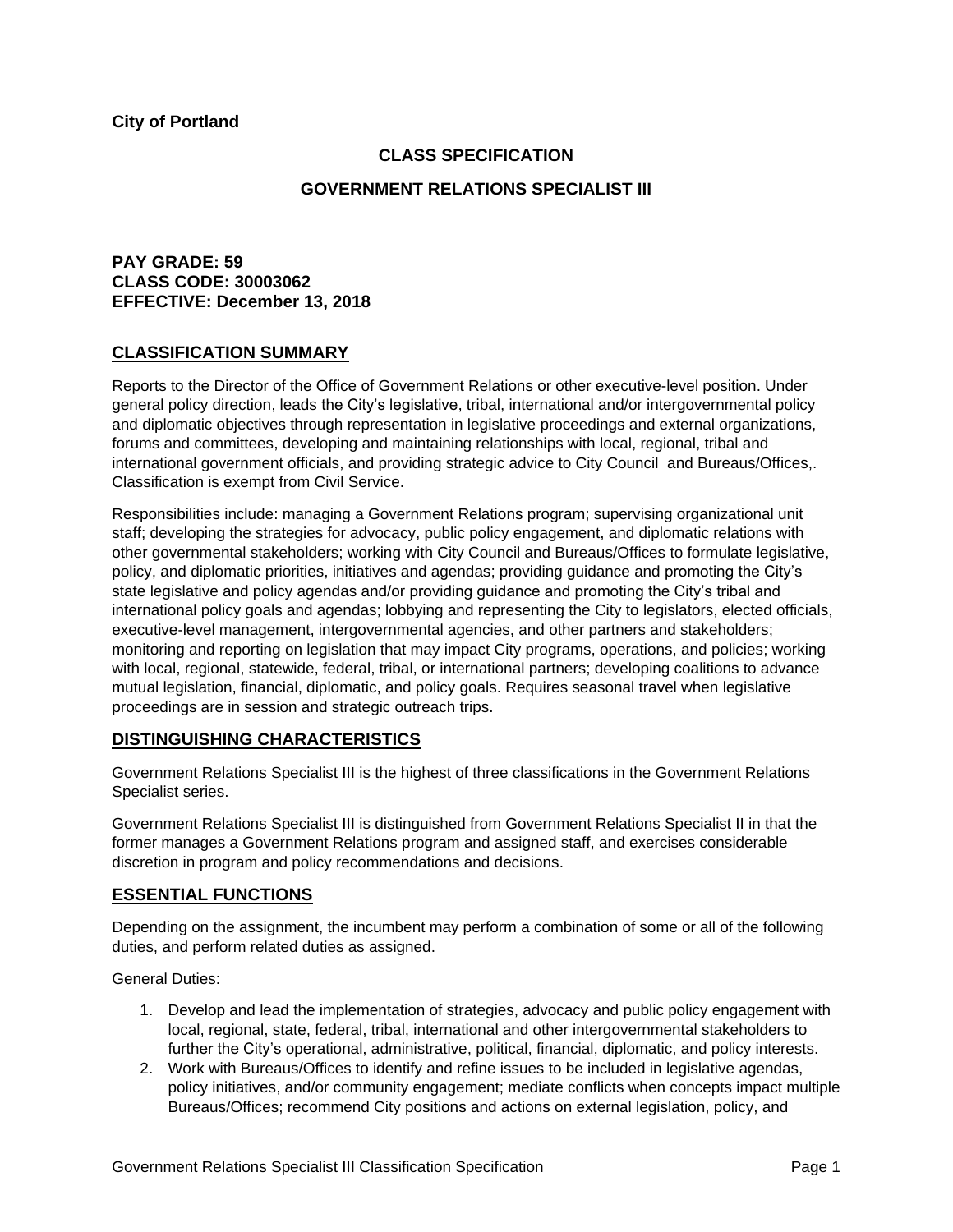diplomatic matters to achieve desired results and provide likelihood of success; present agendas to City Council during work sessions and for final approval; communicate with Bureaus/Offices and City Council regarding legislative and policy statuses and strategy updates.

- 3. Track, analyze, and interpret proposed legislation on matters related to City programs, operations, policies, fiscal matters, and other relevant issues; draft legislation summaries, position papers, and regular correspondence regarding legislative updates to City Council and Bureaus/Offices; direct, prepare, and present to City Council a comprehensive report of the completed legislative session.
- 4. Manage and conduct research to recommend solutions and propose strategies for legislative action; initiate community outreach sessions with the public, intergovernmental, and other external agencies to solicit input.
- 5. Directly lobby, advocate, and negotiate for the City's legislative agenda to legislators and others in order to introduce and pass legislation; propose revisions to legislation consistent with City interests and work to defeat bills contrary to City interests.
- 6. Manage and conduct research to develop strategies to address complex operational, administrative, financial, political, and policy issues and opportunities in area of expertise; develop and maintain relationships and public policy engagement with legislators and their staff, elected and appointed officials, community, international and tribal partners, and other stakeholders.
- 7. Develop and implement internal City policies, procedures, and protocols in area of expertise to advance, support, and affirm the City's Core Values of Anti-Racism, Equity, Transparency, Communication, Collaboration, and Fiscal Responsibility.
- 8. Manage Government Relations program including the creation and execution of a work plan; the development and approval of strategies, methods, and resources to advance and protect the City's objectives; and building a communications strategy including editing and oversight of content.
- 9. Lead the work of the organizational unit; supervise, plan, and evaluate work of staff; provide performance feedback, developmental goals, coaching, and mentoring; conduct annual performance evaluations; and recommend personnel actions to management or executive-level staff.
- 10. Create and promote an equitable workplace that demonstrates an environment respectful of living and working in a multicultural society.
- 11. Facilitate and advise City Council, Bureau/Office directors, and policy staff in lobbying and conducting diplomacy with legislators, elected or appointed officials, and international and tribal governments, partners, and stakeholders; coordinate meetings between City Council members and Bureau/Office directors with legislators, their staff, elected and appointed officials, and international and tribal governments, partners, and stakeholders; brief City Council and Bureau/Office directors, and policy staff prior to meetings.
- 12. Collaborate and travel to meet with regional, statewide, federal, tribal, and/or international partners to vet concepts, build initial support, and develop coalitions to advance mutual legislative, political, and policy interests.
- 13. Represent the City's interests to external organizations, associations, delegations, and other public forums, serving on external policy committees, summits, and other public forums; write and review letters of support or opposition on behalf of the City; testify before legislative committees.

### Specific Duties:

In addition to the General Duties, the incumbent may perform a combination of some or all of the following duties specific to the position.

1. Establish and maintain diplomatic relations with tribal nations and the urban Native American community; advise and educate City officials, Bureau/Office leadership, and other stakeholders on complex issues, topics, and fields related to tribal relations including cultural interpretation.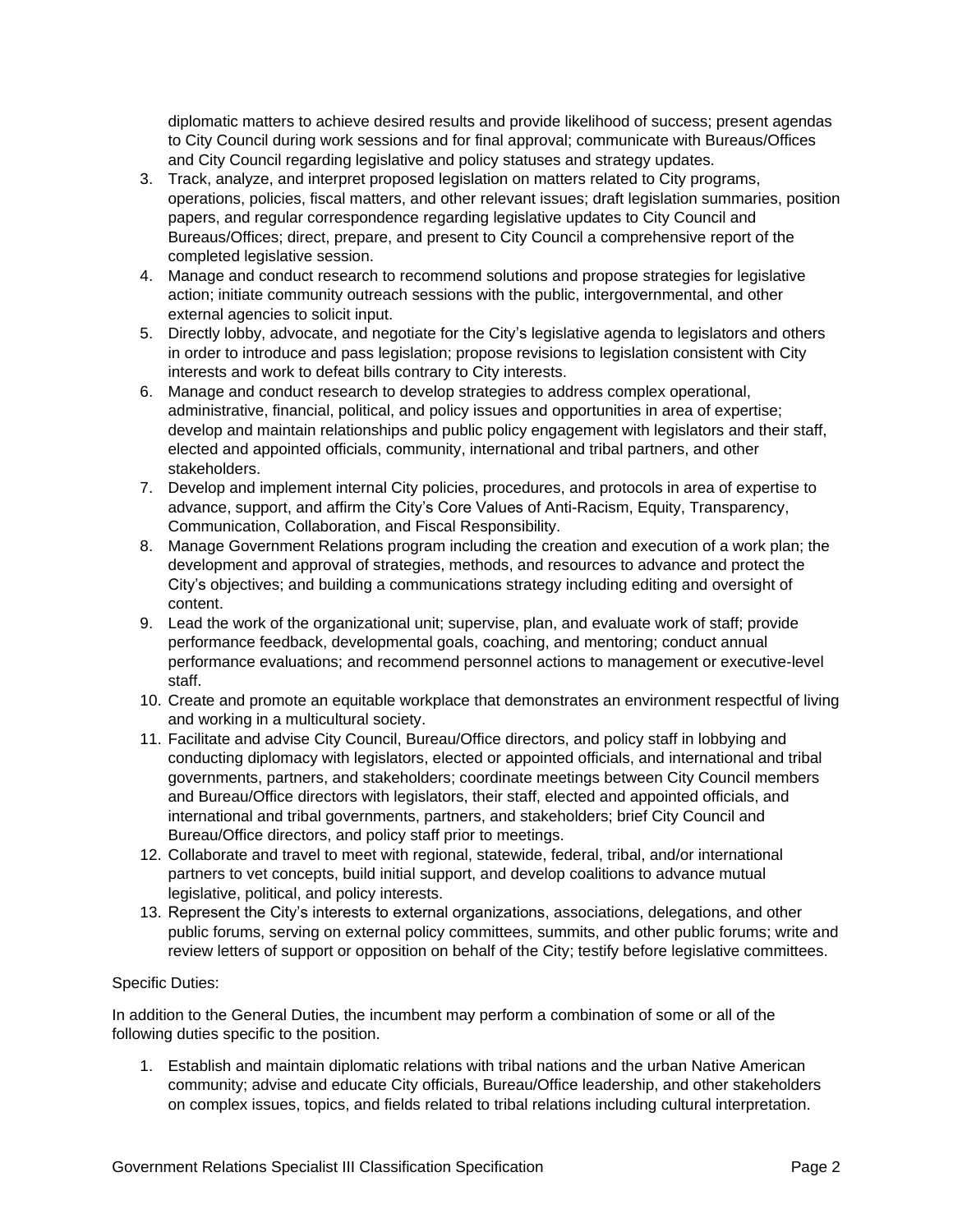# **SUPERVISION RECEIVED AND EXERCISED**

The work of this classification is performed under limited supervision by the Director of the Office of Government Relations.

Directly supervises Government Relations Specialist I, Government Relations Specialist II positions and/or other staff. May also lead the work of additional staff, interns, or volunteers.

### **KNOWLEDGE/SKILLS/ABILITIES REQUIRED**

- 1. Knowledge of intergovernmental affairs, community relations, and public affairs issues and challenges, relevant laws and regulations, and court decisions applicable to City programs, operations, and policies.
- 2. Knowledge of responsibilities and obligations of public officials and administrative agencies.
- 3. Knowledge of legislative processes, steps, and influence points.
- 4. Knowledge of the principles and practices of leadership, current business communication, public administration, program evaluation, and fields related to the mission and purpose of the organizational unit.
- 5. Knowledge of conflict resolution and coalition building.
- 6. Knowledge of negotiation techniques and the ability to apply them in lobbying on behalf of the City.
- 7. Knowledge of principles of supervision, training and performance evaluation.
- 8. Ability to learn the City's key functions and interrelationships of Bureaus/Office's, strategies, programs, policies, and operations and legislative positions.
- 9. Ability to supervise and direct staff of non-technical and technical personnel.
- 10. Ability to navigate sensitive political environments.
- 11. Ability to perform legislative, financial, statistical, and comparative analysis and research.
- 12. Ability to prepare clear, concise, accurate, and complete analyses, reports, correspondence, records, and other written materials.
- 13. Ability to establish and maintain effective working relationships with elected officials, legislators, the public, Bureau/Office staff, intergovernmental and other agency staff, and others encountered in the course of work.
- 14. Ability to collaborate with communities of color and people traditionally underrepresented in local decision-making; facilitate inclusive participation in programs and activities; communicate crossculturally.
- 15. Ability to supervise a multicultural workforce, promote an equitable workplace environment, and apply equitable program practices to diverse and complex City services.
- 16. Ability to communicate effectively, both verbally and in writing; present information, reports, and recommendations clearly and persuasively.

### **MINIMUM QUALIFICATIONS REQUIRED**

Any combination of education and experience that is equivalent to the following minimum qualifications is acceptable.

**Education/Training:** Bachelor's degree from an accredited college or university with major course work in public or business administration, political science, public policy, or a related field;

AND

**Experience**: Five (5) years of progressively responsible experience in legislative analysis or intergovernmental affairs.